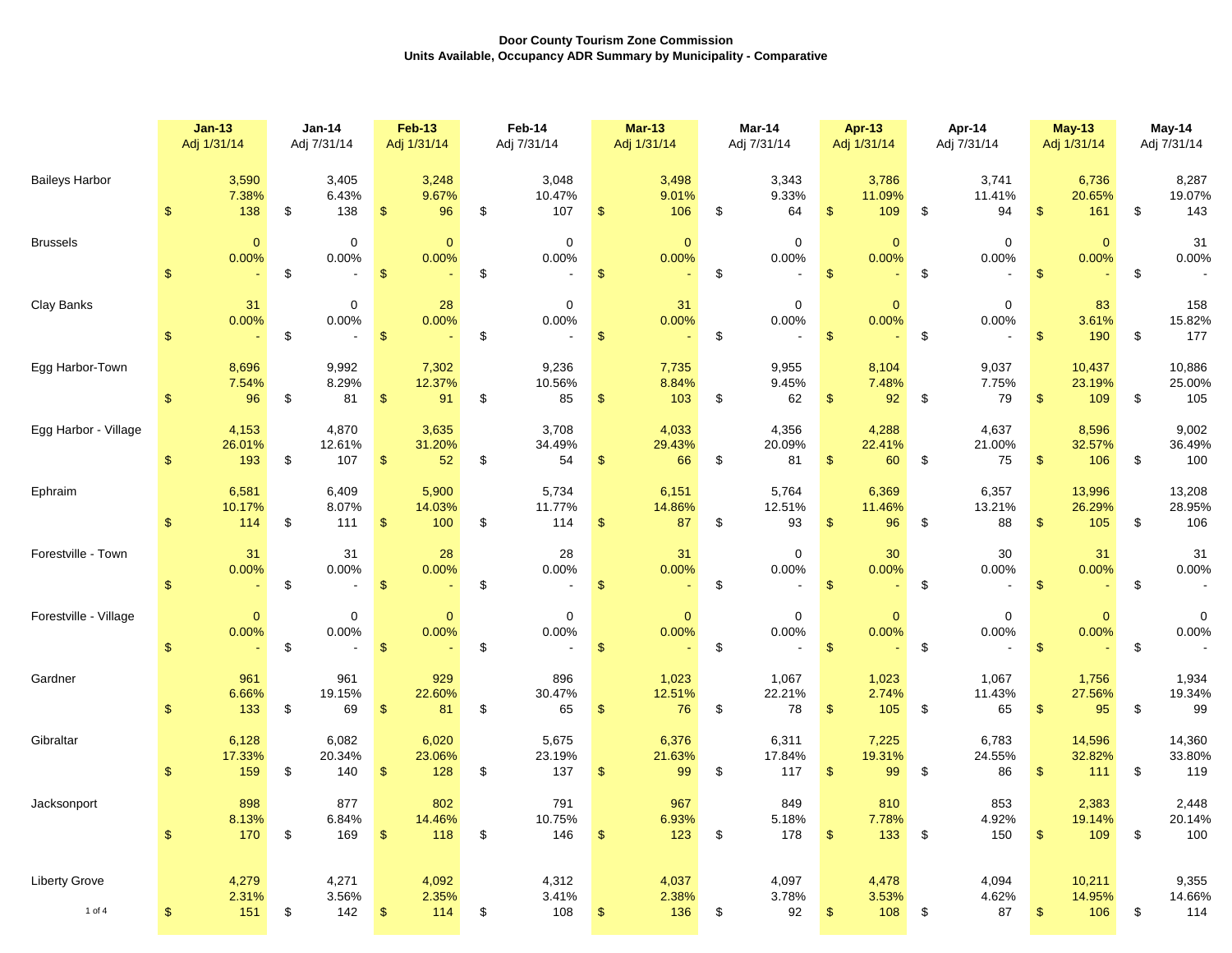|                     | $Jan-13$       |              |    |                      | Adj 1/31/14    |                      |     |                      |                |                      |     |                      |                |                      |      |                      |                |                      |     | <b>Jan-14</b>        |  | <b>Feb-13</b> |  | Feb-14 |  | <b>Mar-13</b> | Mar-14 |  |  | <b>Apr-13</b> |  | Apr-14 |  | <b>May-13</b> | May-14 |  |
|---------------------|----------------|--------------|----|----------------------|----------------|----------------------|-----|----------------------|----------------|----------------------|-----|----------------------|----------------|----------------------|------|----------------------|----------------|----------------------|-----|----------------------|--|---------------|--|--------|--|---------------|--------|--|--|---------------|--|--------|--|---------------|--------|--|
| Nasewaupee          |                | 2,418        |    | Adj 7/31/14<br>2,417 |                | Adj 1/31/14<br>2,184 |     | Adj 7/31/14<br>2,197 |                | Adj 1/31/14<br>2,383 |     | Adj 7/31/14<br>2,419 |                | Adj 1/31/14<br>2,468 |      | Adj 7/31/14<br>2,251 |                | Adj 1/31/14<br>3,224 |     | Adj 7/31/14<br>3,470 |  |               |  |        |  |               |        |  |  |               |  |        |  |               |        |  |
|                     |                | 18.65%       |    | 21.97%               |                | 31.96%               |     | 36.55%               |                | 22.70%               |     | 28.69%               |                | 18.07%               |      | 14.53%               |                | 34.55%               |     | 38.99%               |  |               |  |        |  |               |        |  |  |               |  |        |  |               |        |  |
|                     | \$             | 45           | \$ | 57                   | $\mathfrak{S}$ | 59                   | \$  | 63                   | $\mathbf{s}$   | 54                   | \$  | 65                   | $\mathfrak{L}$ | 52                   | \$   | 43                   | $\mathfrak{L}$ | 76                   | \$  | 78                   |  |               |  |        |  |               |        |  |  |               |  |        |  |               |        |  |
| Sevastopol          |                | 4,247        |    | 4,090                |                | 3,779                |     | 3,853                |                | 4,238                |     | 4,192                |                | 4,408                |      | 4,522                |                | 5,696                |     | 5,891                |  |               |  |        |  |               |        |  |  |               |  |        |  |               |        |  |
|                     |                | 14.43%       |    | 21.56%               |                | 24.29%               |     | 34.10%               |                | 25.77%               |     | 25.33%               |                | 21.67%               |      | 24.48%               |                | 31.46%               |     | 36.34%               |  |               |  |        |  |               |        |  |  |               |  |        |  |               |        |  |
|                     | \$             | 137          | \$ | 90                   | $\mathfrak{S}$ | 117                  | \$  | 96                   | \$             | 110                  | \$  | 104                  | <sup>\$</sup>  | 99                   | \$   | 97                   | \$             | 127                  | \$  | 122                  |  |               |  |        |  |               |        |  |  |               |  |        |  |               |        |  |
| Sister Bay          |                | 10,172       |    | 9,792                |                | 8,527                |     | 8,634                |                | 8,767                |     | 9,603                |                | 9,603                |      | 8,209                |                | 15,198               |     | 13,181               |  |               |  |        |  |               |        |  |  |               |  |        |  |               |        |  |
|                     |                | 8.16%        |    | 9.44%                |                | 15.12%               |     | 15.81%               |                | 14.00%               |     | 13.39%               |                | 11.08%               |      | 15.71%               |                | 21.46%               |     | 24.66%               |  |               |  |        |  |               |        |  |  |               |  |        |  |               |        |  |
|                     | \$             | 149          | \$ | 117                  | $\mathfrak{S}$ | 88                   | \$  | 89                   | <sup>\$</sup>  | 88                   | \$  | 82                   |                | 85                   | \$   | 84                   |                | 105                  | \$. | 111                  |  |               |  |        |  |               |        |  |  |               |  |        |  |               |        |  |
| Sturgeon Bay - City |                | 18,749       |    | 18,696               |                | 17,251               |     | 17,651               |                | 18,419               |     | 19,617               |                | 18,792               |      | 18,855               |                | 19,991               |     | 20,194               |  |               |  |        |  |               |        |  |  |               |  |        |  |               |        |  |
|                     |                | 24.11%       |    | 25.97%               |                | 31.21%               |     | 37.50%               |                | 32.43%               |     | 35.90%               |                | 26.06%               |      | 29.27%               |                | 39.63%               |     | 45.33%               |  |               |  |        |  |               |        |  |  |               |  |        |  |               |        |  |
|                     | \$             | 70           | \$ | 71                   | $\mathfrak{S}$ | 68                   | \$. | 68                   | <sup>\$</sup>  | 72                   | -\$ | 70                   | .S             | 71                   | -\$  | 72                   |                | 80                   | \$  | 81                   |  |               |  |        |  |               |        |  |  |               |  |        |  |               |        |  |
| Sturgeon Bay - Town |                | 245          |    | 379                  |                | 251                  |     | 330                  |                | 248                  |     | 371                  |                | 237                  |      | 343                  |                | 390                  |     | 420                  |  |               |  |        |  |               |        |  |  |               |  |        |  |               |        |  |
|                     |                | 2.45%        |    | 5.80%                |                | 4.78%                |     | 3.33%                |                | 6.05%                |     | 2.16%                |                | 4.64%                |      | 7.87%                |                | 13.08%               |     | 27.62%               |  |               |  |        |  |               |        |  |  |               |  |        |  |               |        |  |
|                     |                | 368          | \$ | 163                  | $\mathbf{\$}$  | 211                  | \$  | 158                  | $\mathbf{\$}$  | 171                  | \$  | 160                  | -S             | 139                  | - \$ | 149                  | $\mathbf{\$}$  | 139                  | \$  | 176                  |  |               |  |        |  |               |        |  |  |               |  |        |  |               |        |  |
| Union               |                | $\mathbf{0}$ |    | $\mathbf 0$          |                | $\mathbf{0}$         |     | $\mathbf 0$          |                | $\mathbf{0}$         |     | $\mathbf 0$          |                | $\mathbf{0}$         |      | $\mathbf 0$          |                | 31                   |     | 31                   |  |               |  |        |  |               |        |  |  |               |  |        |  |               |        |  |
|                     |                | 0.00%        |    | 0.00%                |                | 0.00%                |     | 0.00%                |                | 0.00%                |     | 0.00%                |                | 0.00%                |      | 0.00%                |                | 0.00%                |     | 6.45%                |  |               |  |        |  |               |        |  |  |               |  |        |  |               |        |  |
|                     | $\mathfrak{L}$ |              | \$ |                      | $\mathbf{\$}$  |                      | \$  |                      | $\mathfrak{s}$ |                      | \$  |                      | $\mathbf{\$}$  |                      | \$   |                      | $\mathfrak{S}$ |                      | \$  | 100                  |  |               |  |        |  |               |        |  |  |               |  |        |  |               |        |  |
| Washington Island   |                | 1,104        |    | 1,235                |                | 1,184                |     | 984                  |                | 1,321                |     | 1,106                |                | 1,537                |      | 1,079                |                | 3,802                |     | 3,398                |  |               |  |        |  |               |        |  |  |               |  |        |  |               |        |  |
|                     |                | 10.33%       |    | 6.72%                |                | 3.63%                |     | 9.86%                |                | 7.27%                |     | 7.96%                |                | 5.73%                |      | 25.39%               |                | 13.55%               |     | 19.75%               |  |               |  |        |  |               |        |  |  |               |  |        |  |               |        |  |
|                     | \$             | 69           | \$ | 63                   | $\mathfrak{S}$ | 77                   | \$  | 83                   | <sup>\$</sup>  | 71                   | \$  | 70                   | -S             | 73                   | -\$  | 47                   | \$.            | 72                   | \$  | 64                   |  |               |  |        |  |               |        |  |  |               |  |        |  |               |        |  |
|                     |                |              |    |                      |                |                      |     |                      |                |                      |     |                      |                |                      |      |                      |                |                      |     |                      |  |               |  |        |  |               |        |  |  |               |  |        |  |               |        |  |
| Available           |                | 72,283       |    | 73,507               |                | 65,160               |     | 67,077               |                | 69,258               |     | 73,050               |                | 73,158               |      | 71,858               |                | 117,157              |     | 116,285              |  |               |  |        |  |               |        |  |  |               |  |        |  |               |        |  |
| Filled              |                | 10,502       |    | 11,109               |                | 13,333               |     | 15,278               |                | 13,715               |     | 14,592               |                | 11,823               |      | 13,503               |                | 32,206               |     | 35,215               |  |               |  |        |  |               |        |  |  |               |  |        |  |               |        |  |
| $\%$                |                | 14.53%       |    | 15.11%               |                | 20.46%               |     | 22.78%               |                | 19.80%               |     | 19.98%               |                | 16.16%               |      | 18.79%               |                | 27.49%               |     | 30.28%               |  |               |  |        |  |               |        |  |  |               |  |        |  |               |        |  |
| Average             | \$.            | 96           | \$ | 91                   | $\mathfrak{F}$ | 83                   | \$. | 81                   | <sup>\$</sup>  | 82                   | \$. | 79                   | £.             | 81                   | \$   | 79                   | \$.            | 102                  | \$  | 102                  |  |               |  |        |  |               |        |  |  |               |  |        |  |               |        |  |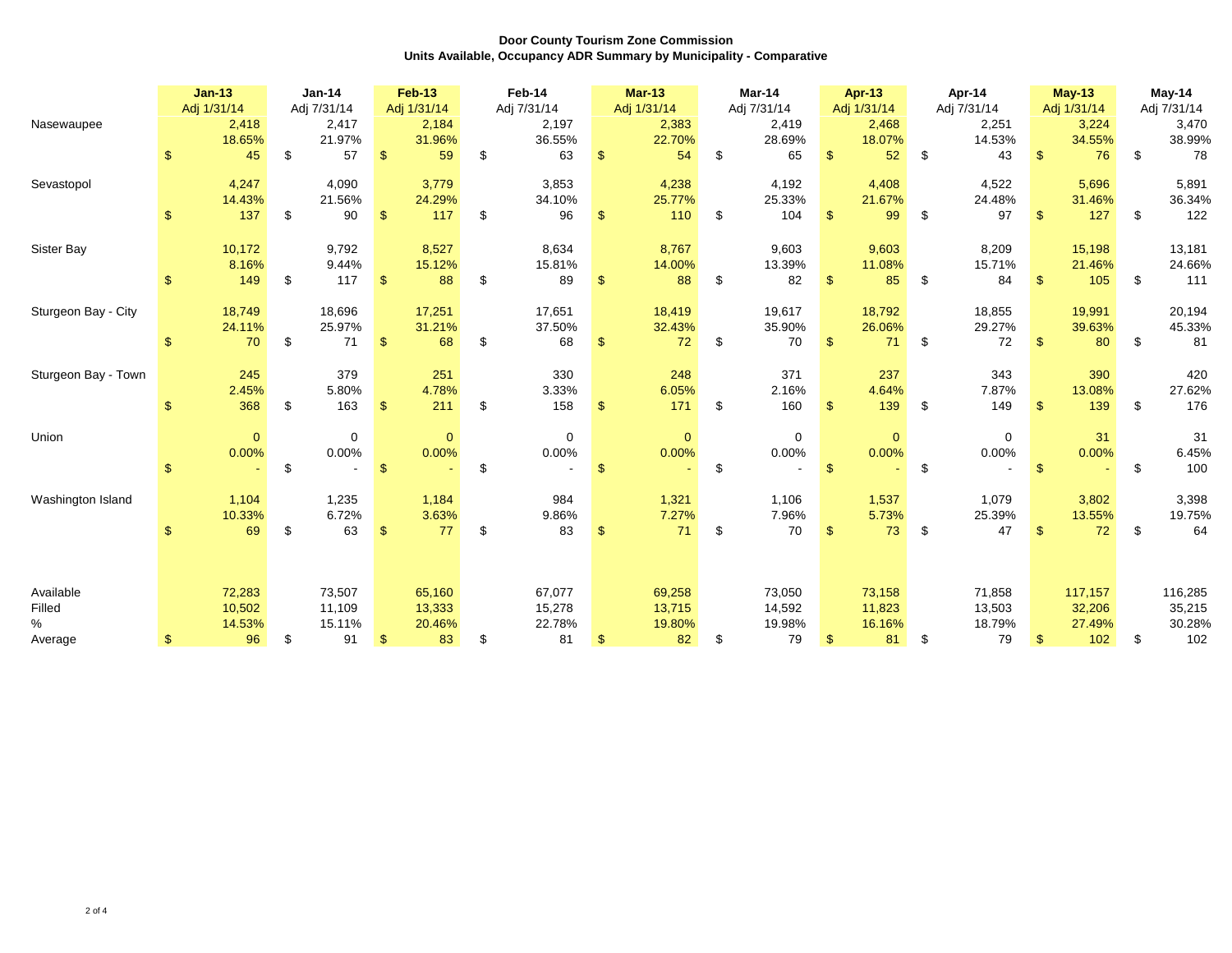|                                | <b>Jun-13</b><br>Adj 1/31/14 |                         | <b>Jun-14</b><br>Adj 7/31/14 |                           | $Jul-13$<br>Adj 1/31/14       | <b>Jul-14</b><br>Unadjusted        |    | <b>Aug-13</b><br>Adj 1/31/14 | Aug-14<br>Unadjusted |                              |      | <b>Sep-13</b><br>Adj 1/31/14 | Sep-14<br>Unadjusted |                         |  |
|--------------------------------|------------------------------|-------------------------|------------------------------|---------------------------|-------------------------------|------------------------------------|----|------------------------------|----------------------|------------------------------|------|------------------------------|----------------------|-------------------------|--|
| <b>Baileys Harbor</b>          | $\sqrt[6]{\frac{1}{2}}$      | 8,277<br>39.94%<br>175  | \$                           | 8,621<br>41.82%<br>177    | \$<br>9,568<br>67.14%<br>188  | \$<br>9,120<br>71.57%<br>190       | \$ | 9,474<br>64.80%<br>196       | \$                   | 9,281<br>68.74%<br>195       | \$   | 8,937<br>55.00%<br>173       | \$                   | 8,093<br>44.99%<br>181  |  |
| <b>Brussels</b>                | \$                           | $\mathbf{0}$<br>0.00%   | \$                           | 30<br>0.00%               | \$<br>$\mathbf{0}$<br>0.00%   | \$<br>31<br>29.03%<br>195          | \$ | $\mathbf{0}$<br>0.00%        | \$                   | 31<br>38.71%<br>195          | \$   | $\mathbf{0}$<br>0.00%        | \$                   | 30<br>0.00%             |  |
| Clay Banks                     | $\frac{1}{2}$                | 150<br>22.67%<br>208    | \$                           | 90<br>44.44%<br>258       | \$<br>155<br>54.84%<br>239    | \$<br>178<br>65.73%<br>256         | \$ | 155<br>49.68%<br>194         | \$                   | 149<br>68.46%<br>195         | \$   | 147<br>19.73%<br>168         | \$                   | 164<br>20.12%<br>190    |  |
| Egg Harbor-Town                | \$                           | 10,790<br>45.44%<br>142 | \$                           | 10,901<br>47.47%<br>142   | \$<br>11,955<br>67.26%<br>179 | \$<br>11,270<br>68.79%<br>181      | \$ | 11,023<br>70.91%<br>171      | \$                   | 12,333<br>66.44%<br>174      | $\,$ | 10,741<br>41.51%<br>151      | \$                   | 11,644<br>43.96%<br>140 |  |
| Egg Harbor - Village           | $\sqrt[6]{\frac{1}{2}}$      | 11,110<br>44.34%<br>154 | \$                           | 11,452<br>51.59%<br>134   | \$<br>11,603<br>73.46%<br>171 | \$<br>12,024<br>75.63%<br>167      | \$ | 11,426<br>74.44%<br>176      | \$                   | 12,097<br>72.79%<br>177      | \$   | 10,974<br>58.87%<br>136      | \$                   | 11,470<br>55.07%<br>140 |  |
| Ephraim                        | \$                           | 15,562<br>48.55%<br>135 | \$                           | 14,526<br>50.76%<br>139   | \$<br>16,326<br>73.94%<br>164 | \$<br>15,455<br>76.06%<br>152      | \$ | 16,469<br>75.96%<br>162      | \$                   | 14,100<br>81.57%<br>162      | \$   | 14,961<br>57.98%<br>141      | \$                   | 14,378<br>58.30%<br>147 |  |
| Forestville - Town             | \$                           | 30<br>0.00%             | \$                           | 30<br>0.00%<br>÷,         | \$<br>31<br>9.68%<br>208      | \$<br>$\mathbf 0$<br>0.00%<br>÷,   | \$ | 31<br>12.90%<br>200          | \$                   | 0<br>0.00%<br>$\overline{a}$ | \$   | 30<br>0.00%                  | \$                   | 30<br>3.33%<br>100      |  |
| Forestville - Village          | $\boldsymbol{\$}$            | $\mathbf{0}$<br>0.00%   | \$                           | $\boldsymbol{0}$<br>0.00% | \$<br>$\mathbf{0}$<br>0.00%   | \$<br>0<br>0.00%<br>$\overline{a}$ | \$ | $\mathbf{0}$<br>0.00%        | \$                   | 0<br>0.00%                   | \$   | $\mathbf{0}$<br>0.00%        | \$                   | 0<br>0.00%              |  |
| Gardner                        | \$                           | 1,878<br>30.94%<br>100  | \$                           | 2,238<br>20.82%<br>123    | \$<br>1,954<br>44.98%<br>110  | \$<br>1,961<br>42.89%<br>118       | \$ | 1,943<br>39.48%<br>125       | \$                   | 2,043<br>41.16%<br>125       | \$   | 1,870<br>18.18%<br>129       | \$                   | 2,076<br>19.85%<br>119  |  |
| Gibraltar                      | \$                           | 16,275<br>59.00%<br>144 | \$                           | 15,828<br>59.43%<br>144   | \$<br>17,110<br>80.29%<br>169 | \$<br>16,822<br>82.49%<br>173      | \$ | 19,775<br>69.19%<br>169      | \$                   | 16,699<br>86.18%<br>170      | \$   | 16,264<br>62.58%<br>149      | \$                   | 16,061<br>65.79%<br>154 |  |
| Jacksonport                    | $\mathfrak{S}$               | 2,810<br>40.21%<br>147  | \$                           | 2,681<br>39.50%<br>150    | \$<br>2,976<br>72.82%<br>183  | \$<br>2,962<br>71.17%<br>182       | \$ | 3,095<br>71.70%<br>175       | \$                   | 3,139<br>69.42%<br>182       | \$   | 2,796<br>32.01%<br>133       | \$                   | 2,713<br>31.92%<br>135  |  |
| <b>Liberty Grove</b><br>3 of 4 | \$                           | 12,540<br>32.17%<br>138 | \$                           | 11,271<br>37.76%<br>132   | \$<br>12,916<br>60.00%<br>166 | \$<br>12,186<br>60.77%<br>166      | \$ | 12,636<br>61.78%<br>157      | \$                   | 12,375<br>65.58%<br>163      | \$   | 12,273<br>34.25%<br>129      | \$                   | 11,615<br>37.36%<br>125 |  |